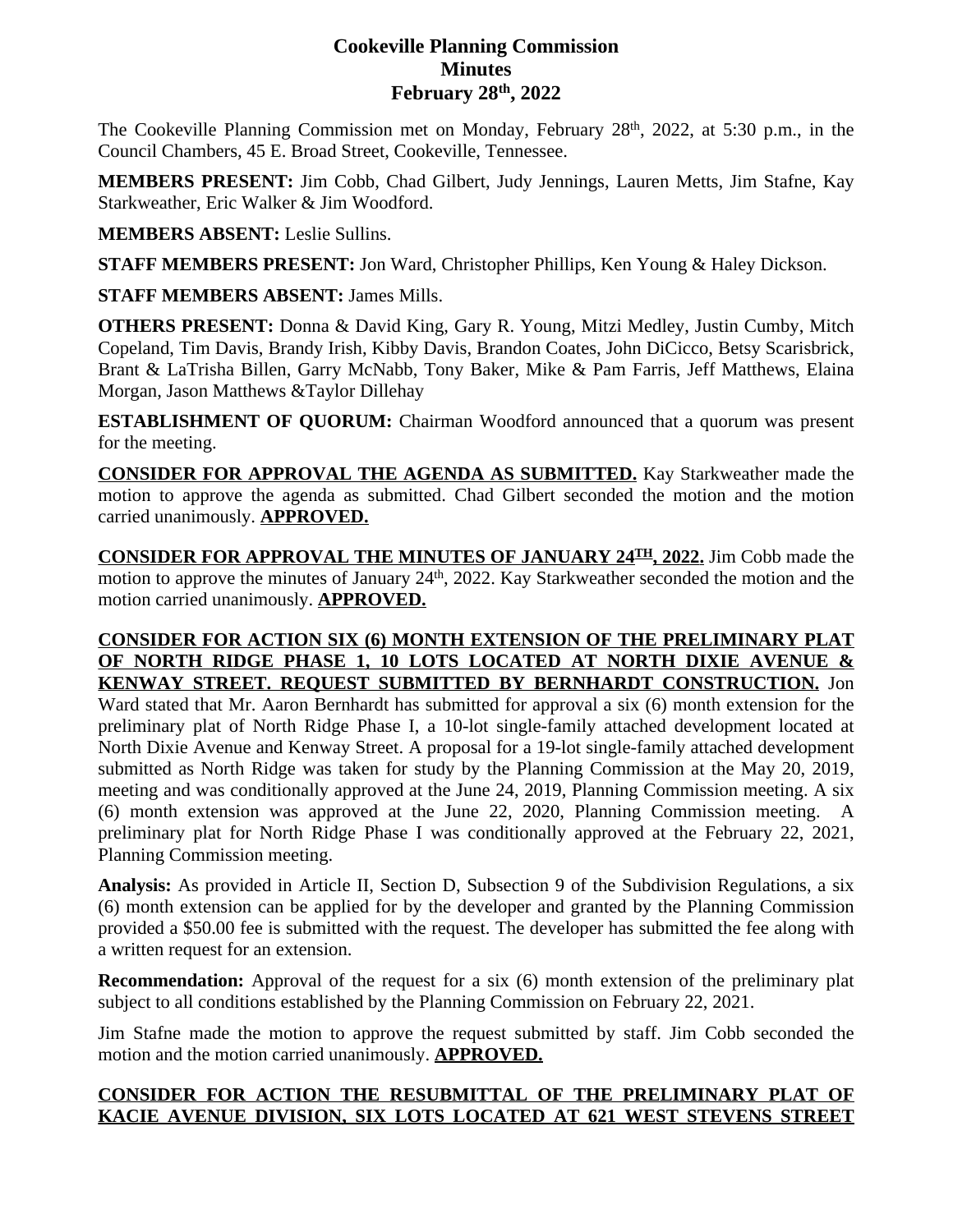**(TAX MAP 053-I, GROUP A, PARCEL 012.00). REQUEST SUBMITTED BY ANDY MILTON ON BEHALF OF BOBBY & JOY CUNNINGHAM.** Jon Ward stated that Mr. Andy Milton, on behalf of Bobby and Joy Cunningham has resubmitted the preliminary plat for Kacie Avenue Division, a six (6) lot single-family attached development located at 621 West Stevens Street. The Subdivision Regulations provide that up to two (2) six (6) month extensions of preliminary plat approval may be requested by the developer. The initial preliminary plat was conditionally approved by the Planning Commission on June 22, 2020. A six (6) month extension request was granted on June 28, 2021. The second six (6) month extension was not requested, and the preliminary plat expired.

**Analysis:** The subject property is identified as Tax Map 053I, Group A, Parcel 012.00 and contains approximately 0.31 acres. The property is zoned RM-14, "Multi-Family Residential" as are all adjacent properties. Section 216.3 of the Zoning Code stipulates single-family attached dwellings (townhouses) are allowed in the RM-14 zone as a use permitted on review subject to the submission of a plat in accordance with the Cookeville Subdivision Regulations.

The development consists of five (5) single-family attached building lots and the construction of a private street with four (4) foot wide interior sidewalks and installation of utilities. The remaining lot will be considered common area and is not a building lot.

All common areas, streets, sewer, and other infrastructure improvements are private and will be maintained via a Homeowner Association Agreement that will be required upon final plat recording. No portion of the subject property is in a Special Flood Hazard Area according to the Flood Insurance Rate Maps for the area, nor are there indications of Sinkhole Retention Areas according to the available GIS Data. There are no changes to the plat as previously approved in June 2020. The development is now under construction.

**Recommendation:** Conditional approval of the preliminary plat resubmission, subject to the original terms and conditions specified at the June 22, 2020, Planning Commission meeting.

Chad Gilbert made the motion to approve the request submitted by staff. Kay Starkweather seconded the motion and the motion carried unanimously. **APPROVED.**

**CONSIDER FOR ACTION THE PRELIMINARY PLAT FOR VICKERY SQUARE, 11 LOTS LOCATED AT EAST SPRING STREET, CROCKETT AVENUE & ELIZABETH AVENUE (TAX MAP 053-L, GROUP A, PARCELS 008.00, 009.00, 010.00 & 011.01). REQUEST SUBMITTED BY CAPITAL COMMUNITIES, LLC.** Jon Ward stated that Mr. Donnie Suits with Capital Communities, LLC has submitted for approval a preliminary plat of Vickery Square, an 11-lot single-family attached development located on East Spring Street, Crockett Avenue, and Elizabeth Avenue.

**Analysis:** The subject property is identified as Tax Map 053L, Group A, Parcels 008.00, 009.00, 010.00, and 011.01 and contains approximately 1.40 acres. Parcels 008.00, 009.00, and 010.00 are zoned CL "Local Commercial" along East Spring Street and Parcel 011.01 is zoned RS-5 "Single-Family Residential." The new construction will occur in the CL zone. Section 221.3A of the Zoning Code stipulates single-family attached dwellings (townhouses) are allowed in the CL zone as a use permitted on review, subject to the submission of a plat in accordance with the Cookeville Subdivision Regulations.

The development consists of 10 single-family attached building lots and installation of utilities. Lots 11 is the remaining common area and is not a building lot. A new five (5) foot wide ADA compliant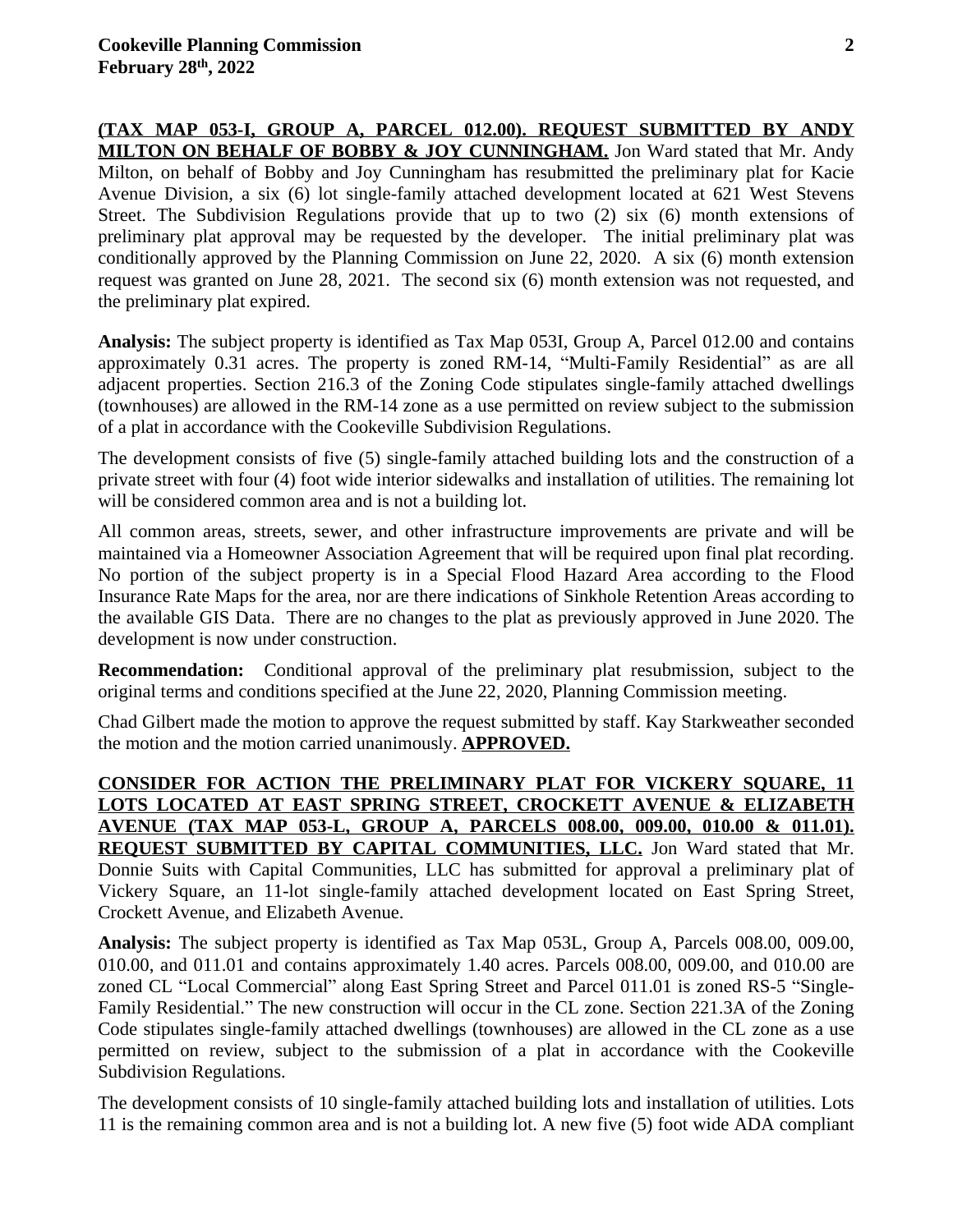sidewalk is required to be constructed along all existing street frontage. All proposed sidewalks should be depicted on the plat.

A new private street is proposed as Vickery Drive to provide access from Crockett Avenue and Elizabeth Avenue. The developer must submit drainage and street construction plans to the Public Works Department. Public water will connect to the ten (10) inch water line located in the East Spring Street right-of-way. Private sewer will connect to the existing eight (8) inch gravity sewer main also located in the East Spring Street right-of-way. Sewer availability was approved in writing by Water Quality Control. The developer must submit state approved water plans to Water Quality Control for review and approval prior to construction. An existing fire hydrant is located to the north of the property across East Spring Street. All dwelling units will have 303D residential sprinkler system and the Fire Chief has stated an additional hydrant is not needed.

The developer has advised that Lauren Engineering is in the process of preparing all required engineering plans for the development including storm water drainage features after the plat is considered by the Planning Commission. The plat depicts carts will be used for trash pickup. This needs to be confirmed and the location and size of the trash cart pickup area needs to be confirmed with Public Works. The developer has confirmed that gas is requested for the development. The location of utilities must be confirmed by the Gas Department. All common areas, sewer, and other infrastructure improvements will be maintained by a Homeowner Association Agreement that will be required upon final plat recording. No portion of the subject property is in a Special Flood Hazard Area according to the Flood Insurance Rate Maps for the area; however, the property does have indications of Sinkhole Retention Areas according to the available GIS data. The developer submitted a sinkhole terrain study completed on July 1, 2020. The study indicated that the property did not contain any sinkhole features but drained by surface drainage to a culvert under East Hudgens Street. Upon evaluation of the submitted sinkhole terrain study by Public Works and consultation with Dr. Evan Hart with Tennessee Tech University, who developed the Sinkhole Report to establish the Sinkhole Retention Area (SRA) Zones, Public Works has concurred with the submitted findings.

**Recommendation:** Conditional approval of the preliminary plat subject to the following:

- Developer shall submit a street plan and profile with storm water, sewer, and sidewalk details to the Department of Public Works. Plan shall include a typical street section, subgrade, base width, and asphalt width
- Developer shall schedule a preconstruction review with the Planning Department in tandem with a site plan review with the Codes Department
- Plat shall be revised to depict all proposed sidewalks
- Location of required USPS CBU to be shown on the Final Plat
- Developer must submit state approved water plans to the Water Quality Control Department (WQC)
- Developer shall submit plans for the installation of underground electric per the Electric Department design requirements
- Developer shall provide all conduit for underground communications, CAD files, and electrical layout plan to Frontier Communications
- Developer shall provide all utility easements as required
- Completion of corrections or additions to the plat as determined necessary by the Planning Department and/or other appropriate city departments.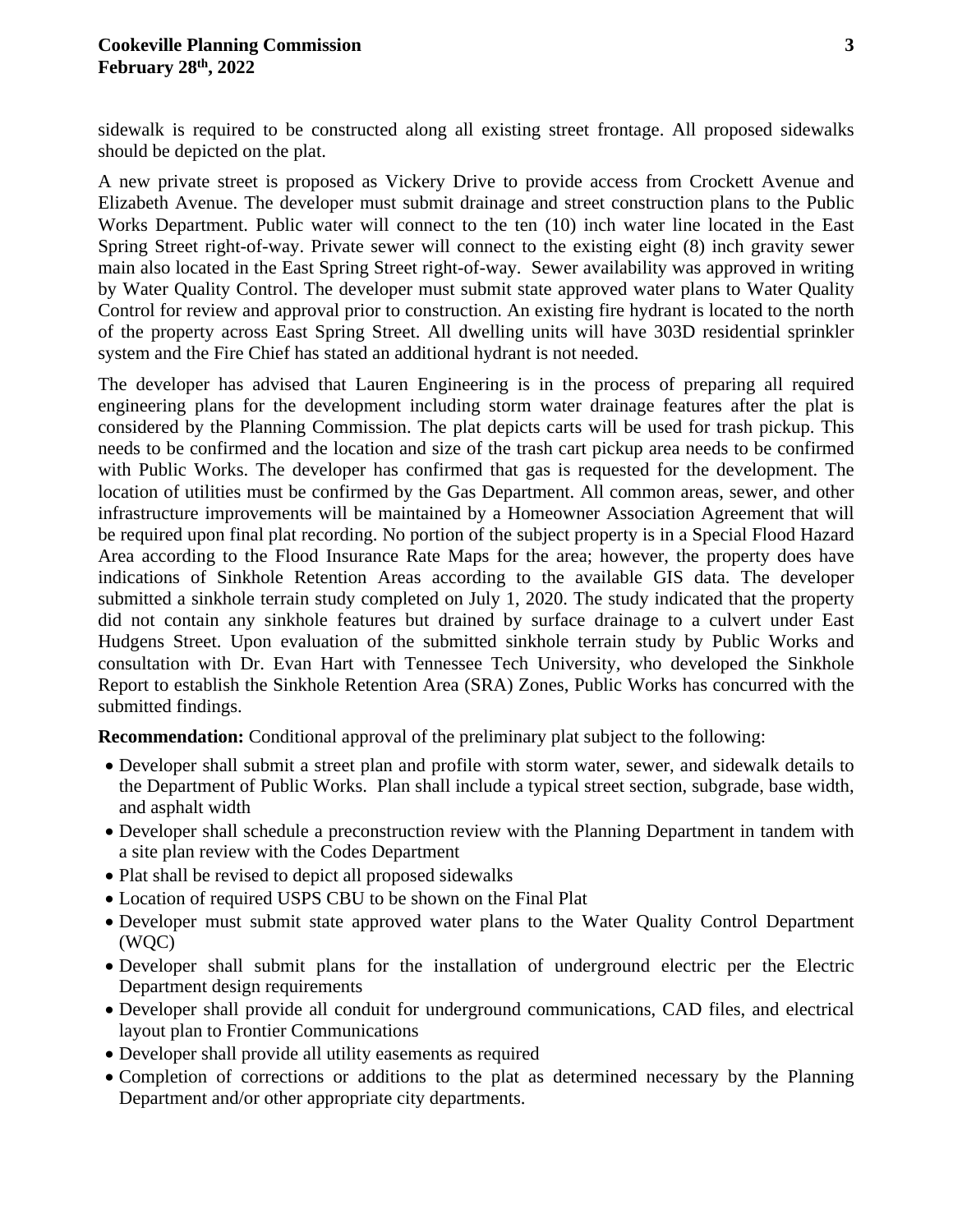Jim Stafne made the motion to approve the request submitted by staff. Kay Starkweather seconded the motion and the motion carried unanimously. **APPROVED.**

## **CONSIDER FOR ACTION A VARIANCE FOR A FLAG LOT AND FINAL PLAT OF THE KENNETH & CHASITY BRYANT DIVISION, TWO (2) LOTS LOCATED AT 199 LOCUST GROVE ROAD. REQUEST SUBMITTED BY KENNETH & CHASITY BRYANT.**

Jon Ward stated that property owners Kenneth and Chastity Bryant have submitted a request for a variance to allow the creation of one (1) flag lot and a final plat of the Kenneth and Chasity Bryant Division final plat located at 199 Locust Grove Road.

**Analysis:** The subject property is identified as Tax Map 039, Parcel 219.00 and contains approximately 4.83 acres. The property is zoned RS-20, "Single-Family Residential" as are the adjacent properties to the north, east, and south. The property is bordered by the corporate city limits to the west. The plat depicts one (1) single-family dwelling located on Lot 1.

A flag lot is defined in the Subdivision Regulations as, "a lot which is accessed by a strip of land of a width less than the required street frontage and which is located behind another lot which meets the required street frontage." Article X, Section G of the Subdivision Regulations specifies that flag lots shall be permitted only for existing lots of record and upon the approval of a variance by the Planning Commission subject to the following conditions:

- a. The parcel of land proposed for subdivision to include a flag lot shall have depth to width ratio exceeding 2:1.
- b. No access strip shall be less than 25 feet in width for its entire length.
- c. The access strip shall provide access for only one lot and shall be deeded and platted as a part of the building site. No building or structure shall be in the access strip.
- d. The access strip shall not exceed 500 feet in length and no more than two access strips shall be located side-by-side.
- e. The point where the access strip abuts the public street shall be safe for vehicular ingress and egress as far as visibility and grade are concerned since, unlike conventional lots, flag lots have no other alternatives for driveway locations.
- f. All required building setbacks shall apply and be measured from the boundaries of the portion of the lot excluding the access strip.
- g. The developer shall restrict the flag lot from further subdivision unless a street meeting all requirements, including right-of-way, is constructed. Said restriction shall be placed on the Final Plat.

In no case shall a flag lot be used to avoid constructing a street to the required standards.

The property is served by an existing six (6) inch water line located in the Locust Grove Road rightof-way. In addition, there is an existing fire hydrant located approximately 175' to the south of the property. Public sewer is not available in the area. An existing septic system area is depicted on Lot 1 of the plat that serves the existing house. Lot 2 is under evaluation for a separate septic system to serve the new building lot. Right-of-way dedication of 2,362 square feet is depicted on the plat. Current GIS data indicates that no portion of the subject property is located within a Special Flood Hazard Area and no area of the property is in a Sinkhole Retention Area. Water Quality Control and the Gas Department have requested a ten (10) foot easement along the street frontage for utility access.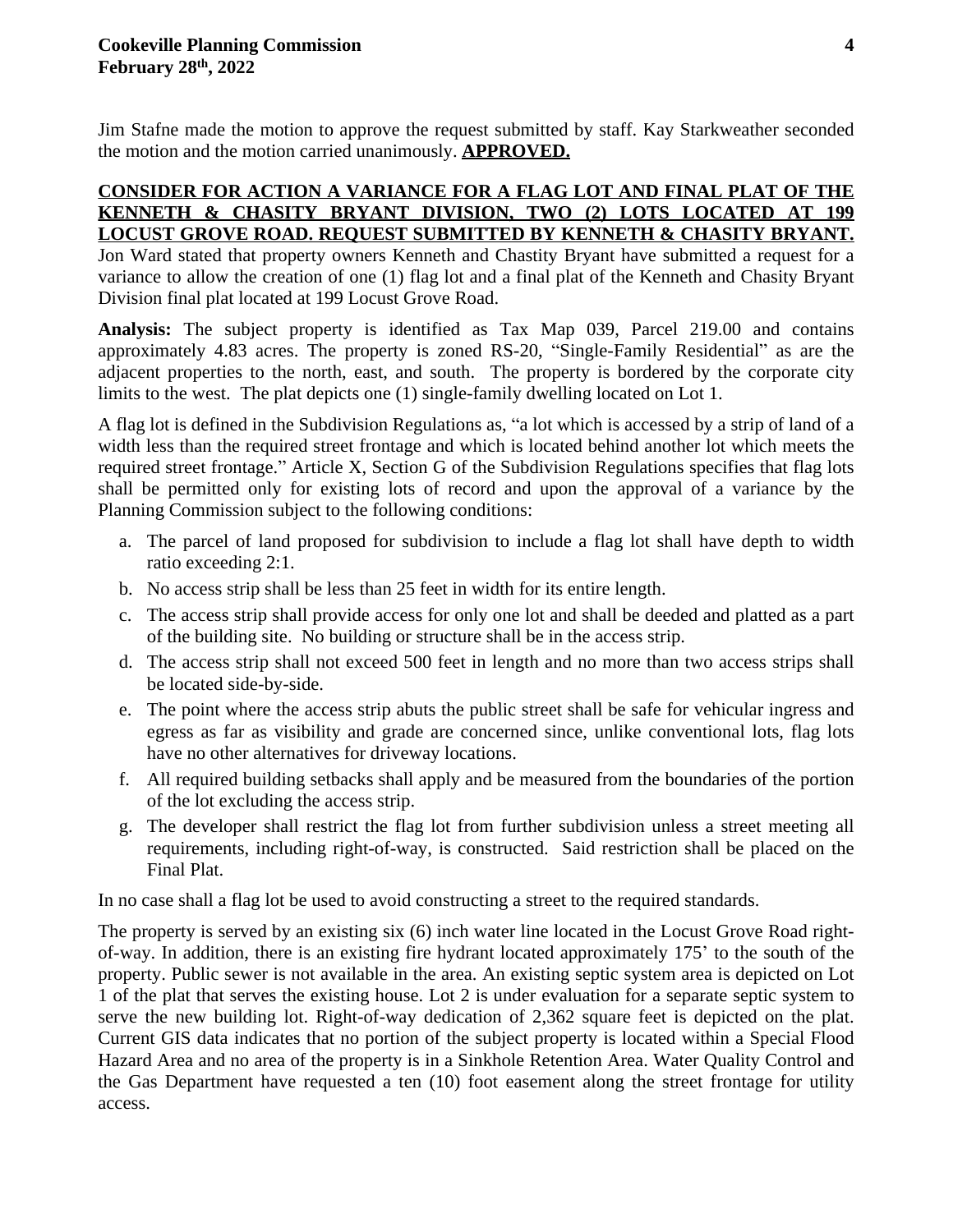**Recommendation:** It is the opinion of the Planning Staff that the petitioner has met the criteria for a flag lot and therefore recommends that the variance be granted. Planning Staff recommends conditional approval of the final plat subject to approval by TDEC for a septic system on Lot 2 and any additions and/or corrections as required by the Planning Department and/or other city departments.

Kay Starkweather made the motion to approve the request submitted by staff. Jim Stafne seconded the motion and the motion carried unanimously. **APPROVED.**

**CONSIDER FOR ACTION THE REZONING OF A PORTION OF A PARCEL LOCATED ON EAST SPRING STREET (TAX MAP 053L, GROUP C, PARCEL 017.01) FROM RM-14 (MULTI-FAMILY RESIDENTIAL) TO CL (LOCAL COMMERCIAL). REQUEST SUBMITTED BY GARRY MCNABB.** Jon Ward stated that Mr. Gary McNabb has submitted a request to rezone from RM-14, "Multi-Family Residential" to CL, "Local Commercial" a portion of his property located on East Spring Street.

**Analysis:** The subject property is identified as Tax Map 053L, Group C, Parcel 017.01 and contains approximately 8.90 acres. The property is currently split zoned RM-14, "Multi-Family Residential," and CL, "Local Commercial." The entire rezoning area consists of approximately 4.3 acres. The property is bordered by CL, "Local Commercial" to the east, south, and west and by RM-14, "Multi-Family Residential" to the east, north, and west. The property is bordered to the east by an area owned by the Morningside Assisted Living Facility, which includes a reserve strip on the west side of the private access street, Living Hope Road. The application was submitted to create consistent setbacks on the property to allow for future residential development.

The rezoning request is to have the entirety of the property zoned CL, "Local Commercial." The RM-14 District is intended to provide a high-density multi-family residential environment in areas where public sewer is available. A minimum site of two (2) acres is required for any development within the district. The CL District is intended for small and moderate sized offices, personal and business services, and general retail businesses serving the general population. Various types of residential uses are also permitted in the CL District.

The setback requirements for the RM-14 District and the CL District vary. Rezoning the entire property to CL will establish consistent setbacks along the east and west sides and the north of the property. Setbacks for residential development in the CL District consists of a ten (10) feet rear setback, fifty (50) feet front setback, and ten (10) feet side setbacks for residential development.

The Future Land Use Concept Plan element of the Cookeville 2030 Plan depicts this area as best suited for Local Commercial development and Higher-Density Residential development. The CL District is compliant with the Future Land Use Plan. The rezoning would extend the CL District across the entirety of the property and establish consistent setbacks for the property.

**Recommendation:** Approval of the rezoning request.

Jim Cobb made the motion to approve the request submitted by staff. Kay Starkweather seconded the motion and the motion carried unanimously. **APPROVED.**

**CONSIDER FOR ACTION THE REZONING OF 5411 LOVELADY ROAD (TAX MAP 096, PARCEL 069.00) FROM RS-20 (SINGLE-FAMILY RESIDENTIAL) TO RS-5 (SINGLE-FAMILY RESIDENTIAL). REQUEST SUBMITTED BY TITAN DEVELOPMENT ON BEHALF OF JAMES WRIGHT.** Jon Ward stated that Titan Development, on behalf of property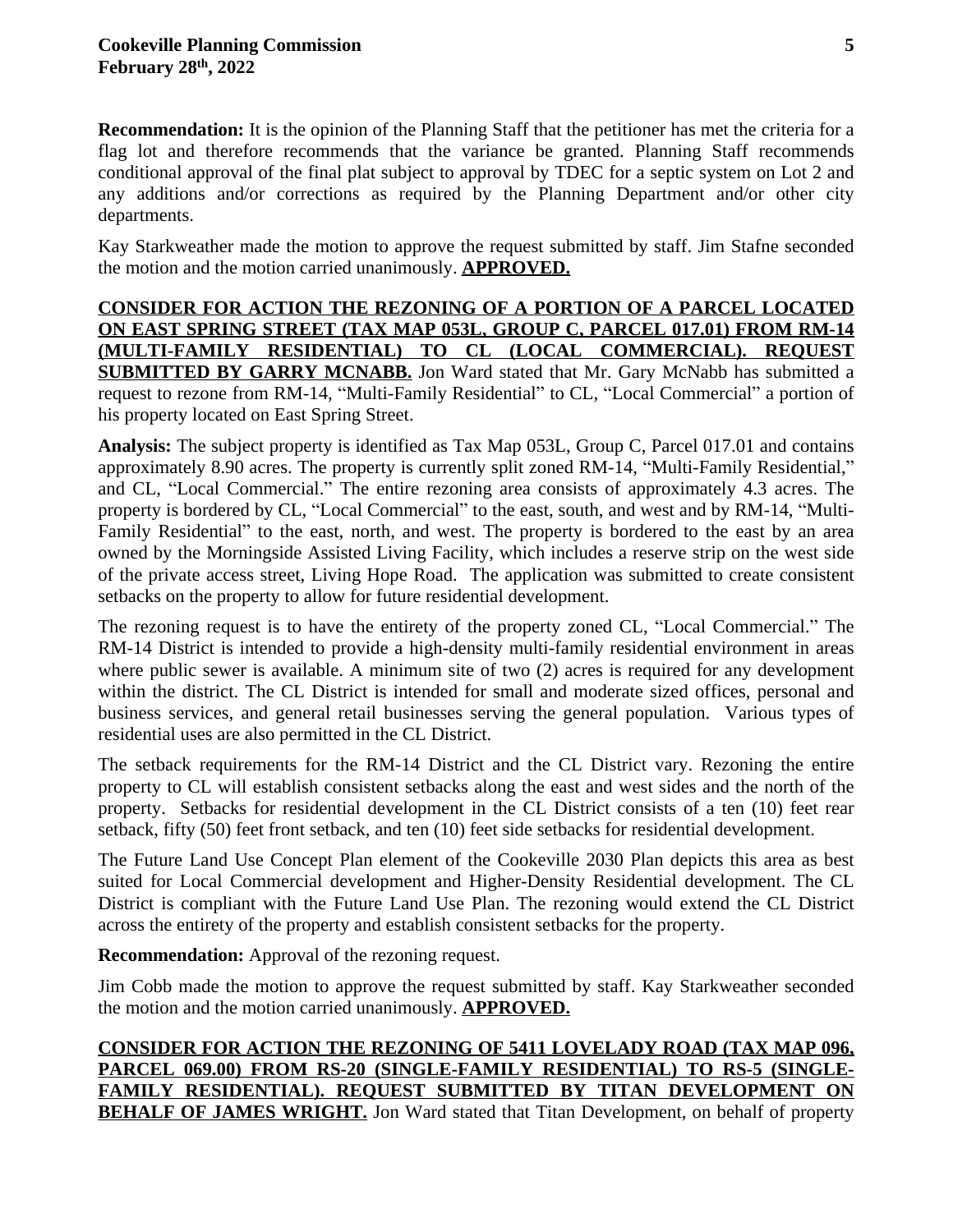owner James Wright, has submitted a request to rezone from RS-20 "Single-Family Residential" to RS-5 "Single-Family Residential" the property located at 5411 Lovelady Road.

**Analysis:** The subject property is identified as Tax Map 096, Parcel 069.00 and contains approximately 107 acres. The property is currently zoned RS-20, "Single-Family Residential." The property is bordered by the corporate city limits to the south and west and RS-20 "Single-Family Residential" to the west, north, and east. The rezoning application was submitted to allow for higher density residential development.

The RS-20 District is intended to provide a low-density single-family residential environment in areas where public wastewater services are or are not available. A minimum land area of 20,000 square feet per dwelling unit is required. The RS-5 District is intended to provide a moderate-density single-family residential environment in areas where public sewer is available, with a minimum land area requirement of 5,000 square feet per dwelling unit.

The Future Land Use Concept element of the Cookeville 2030 Plan depicts this area as best suited for Lower-Density Residential development. The RS-5 District, consisting of primarily single-family detached development has been interpreted as compliant with the Land Use classification. The current City limits consists of approximately 22,964 acres. The single-family residential districts, specifically the RS-20, RS-15, RS-10, and RS-5 Districts consists of 13,672 acres. Of the current acreage, the RS-5 District represents 343 acres or 2.51 percent of the single-family zoning districts. Rezoning this property would increase the percentage of the RS-5 area to approximately 450 acres, or 3.29 percent of the single-family residential districts.

The subject property has approximately 564 feet of street frontage on Lovelady Road and an additional 50-foot access point on South Lovelady Road. Lovelady Road is classified as a Minor Collector Street and South Lovelady Road is classified as a Local Street. Traffic counts from February 2022 on Lovelady Road just east of the property provide an Annual Average Daily Traffic (AADT) count of 537 vehicles per day. Crash data was compiled for the last five (5) years by the Cookeville Police Department for Lovelady Road adjacent to the subject property, including January and February of 2022. Since 2017, a total of six (6) crashes have taken place in the vicinity of the subject property on Lovelady Road. Three (3) of the six (6) crashes were single-vehicle crashes. One (1) crash resulted in an injury, which was also a single-vehicle accident. The existing streets were evaluated by Public Works, and Public Works has provided the opinion that the current street conditions are acceptable to support single-family residential development. Also, Public Works states that accident data does not appear to be a problem. The property provides access to Bunker Hill Road to the west and north. South Jefferson Avenue can be accessed to the east that connects with Highway 111. These multiple ways of egress provide options for households in the development utilizing the existing street network.

Low-pressure sanitary sewer service is in the vicinity of the property as extended in a sewer project to serve the Old Sparta Road area. However, this sewer does not have capacity to serve the property. The developers are currently working with the Water Quality Control Department to extend sewer approximately 5,500 feet from the Hudgens Creek pump station on Bunker Hill Road to provide sewer service for the development. This area was annexed as part of the Southwest Annexation, approved by the City Council on May 1, 1997. The Plan of Services for this annexation area was approved by Resolution R91-04-10 on April 17, 1997. The Plan of Services specified that sewer service would be provided to the annexed area based on the same criteria used to determine the expansion of sewer service in the unserved portions of the community. A sewer extension to serve the subject property would also provide sewer to numerous other parcels on Bunker Hill Road and Lovelady Road through portions of the Rebecca Place/Bunker Hill Road and Bunker Hill Road/Lovelady Road annexation areas. The Plans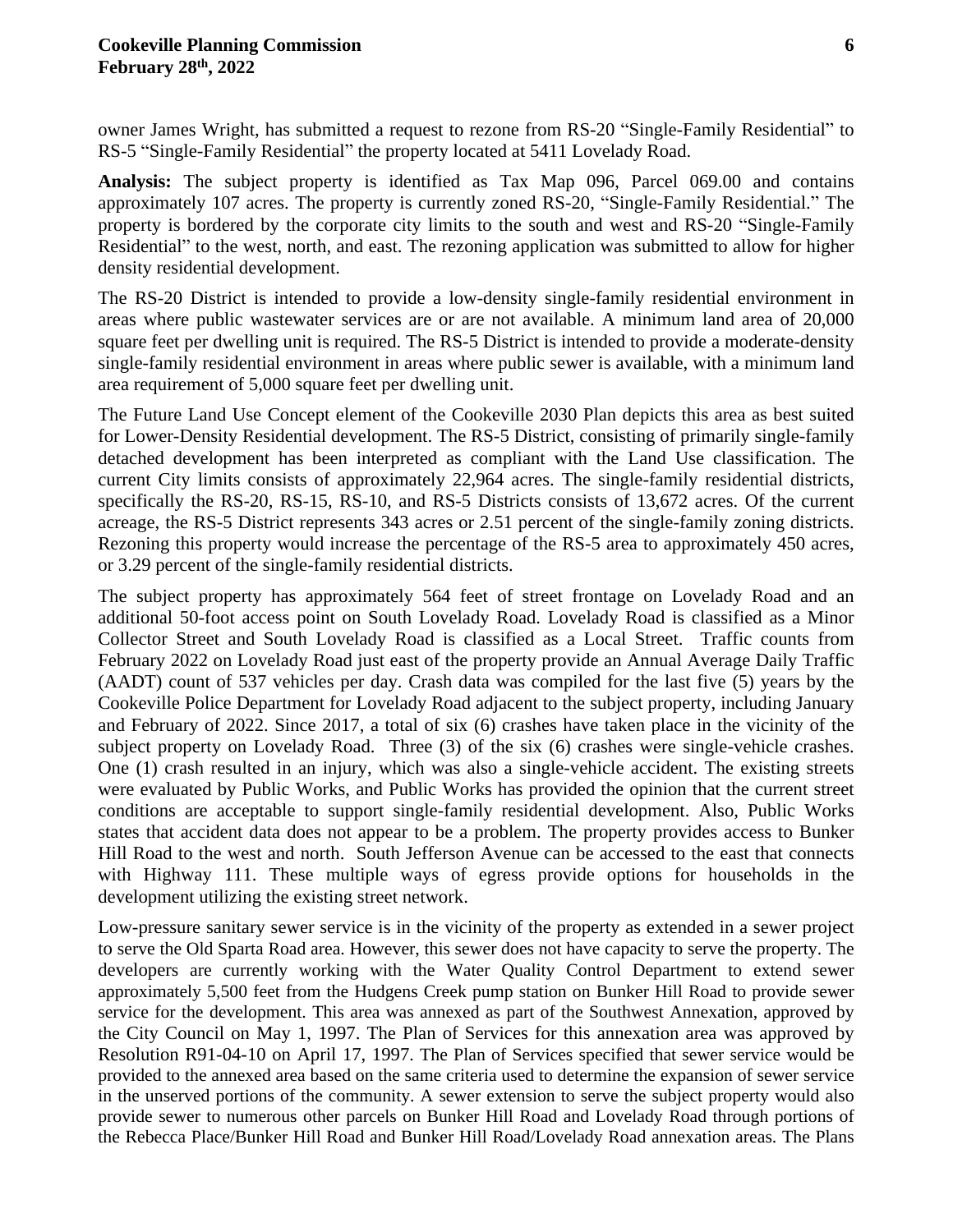of Services for both of these annexation areas specified that sewer service would be provided within 20 years of annexation. Both annexations were effective in 2007, so sewer must be provided by 2027. No development will be approved until adequate sewer service is provided to the property.

The property is also significantly encumbered by the Pigeon Roost Creek floodplain along the eastern portion. The Planning Department estimates that approximately 23 acres of the property is included in floodplain. The property also includes three areas of Sinkhole Retention Areas and two US Fish and Wildlife identified wetlands. Approximately 25.6 acres of the subject property is encumbered with limiting natural factors. A sketch subdivision drawing was provided that depicted a total of 306 residential building lots at the RS-5 designation. Some additional lots will be reserved for amenities for the development and managed by a Homeowner's Association.

The Planning Department recognizes the RS-5 District as providing an option in housing that is a significantly small percentage of the overall area relegated to single-family residential development. The RS-5 District provides a single-family detached housing product with less property to maintain typically at a more affordable price point.

**Recommendation:** Approval of the rezoning request.

Justin Cumby, project developer, stated that he believes the proposed rezoning is a step towards affordable housing in Cookeville. The development will have houses priced \$375,000 to \$400,000 each with approximately 2,500 square feet. Mr. Cumby stated that at least 25 acres of the parcel are not able to be developed, therefore the RS-5 Zoning District is requested in order to have flexibility on lot size. The proposed development will have a HOA & many amenities. The development will require the installation of sewer lines and is sized for future growth.

Mitch Copeland, 239 Pigeon Roost Creek Road, lives in the general vicinity of the property and is a local realtor. Mr. Copeland recognizes the need for single-family housing. He feels as if project will be important to keep up with growth in Cookeville. Mr. Copeland stated that he has had four (4) calls from different people out of state in one (1) day looking for housing in Cookeville. He stated that the developer will help bring sewer to the area which in turn will increase property value.

Misty Medley, of 675 South Lovelady Road, is concerned about Pigeon Roost Creek & Hudgens Creek. Ms. Medley stated that Hudgens Creek drains into Willow Avenue & Pigeon Roost Creek drains all the way to up Neal Street. Drainage and sinkhole flooding maps show that drainage will flow into Hudgens Creek & Pigeon Roost Creek with any new development.

Randy Richards, 230 South Lovelady Road, stated that he has lived and worked in Cookeville since 1975. Mr. Richards would love to see Cookeville grow but is opposed to the rezoning of this property. He showed the Commission pictures from his back deck. Currently, Mr. Richards stated that he has privacy but if the development goes through, he will be staring at houses from his back yard instead. He stated that he knew that the property was zoned RS-20 when they moved into the neighborhood but was not expecting the property to be rezoned to higher-density.

Lauren Metts asked the audience if they would be satisfied with any RS-20 development and wouldn't mind larger lot development if no changes to zoning.

Mr. Richards stated that he would be in favor of RS-20 development since the property is already zoned for that density.

Chad Gilbert stated that the economics of bringing sewer to the area without density increase is not feasible.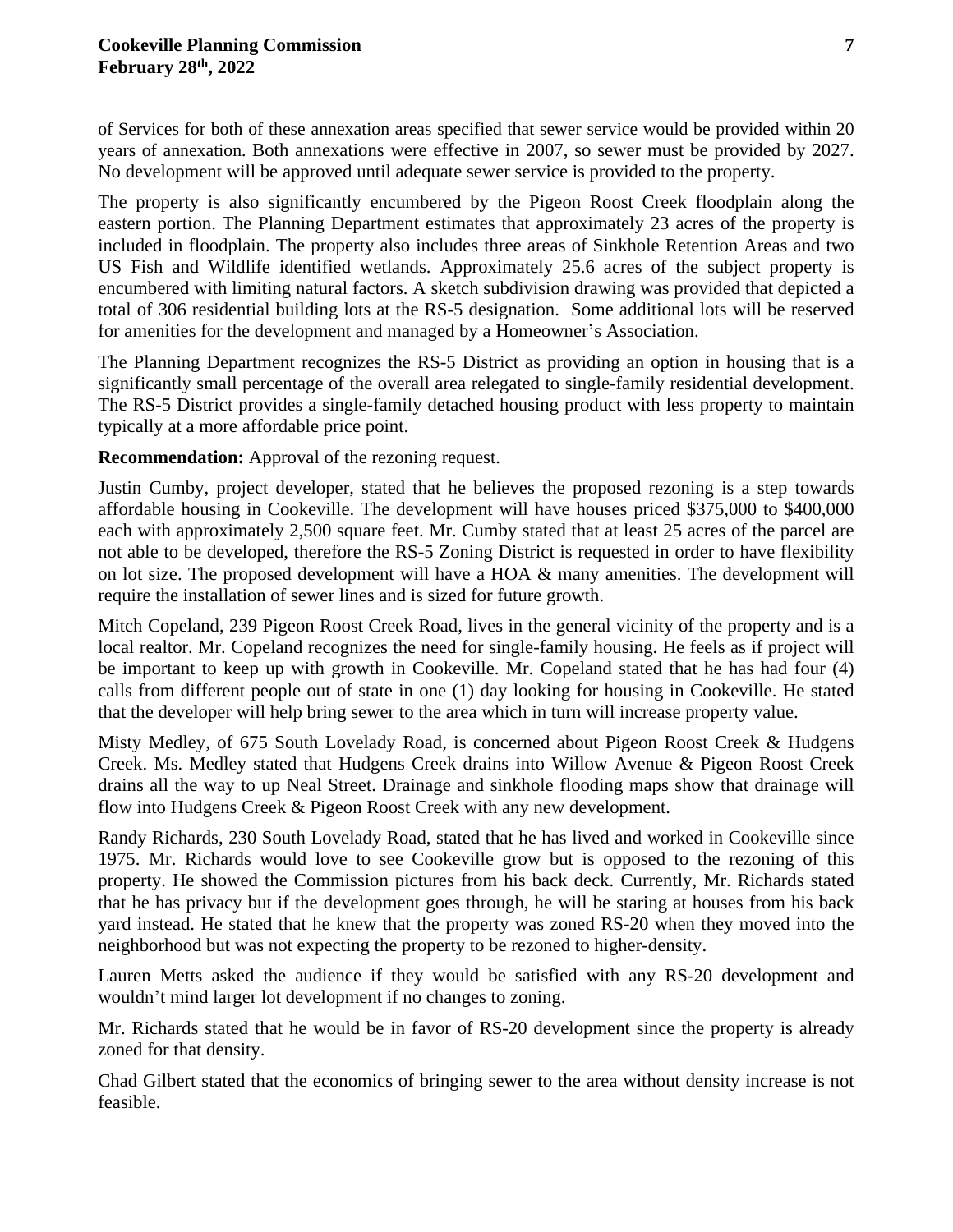#### **Cookeville Planning Commission 8 February 28th , 2022**

Mr. Richards stated that he has built several houses and believes that a sewer system would be able to be installed with a smaller development.

Ms. Judy Jennings asked if Mr. Cumby has looked at the RS-10 zoning district.

Mr. Justin Cumby stated no due to too many lots being lost.

Mr. Gilbert asked how imposing will the new lots be on existing neighbors.

Mr. Cumby stated that lot sizes will vary from 6,000 to 11,000 square feet with a depth of 115 to 120 feet.

Mr. Tim Dias handed a petition of neighbors against the development to the Planning Commission. Mr. Dias stated that if the development was to be built, he would end up with 30 neighbors behind his property. He stated that he bought his property because of the surrounding lower density. He believes that higher density is designed to be near high development areas with high foot traffic. Mr. Dias stated that the traffic on Lovelady Road, Jefferson Avenue, & Old Sparta Road will increase due to a development being built at that intersection which will increase traffic by 500 to 800 cars. He understands that this property is not in the development stage, rather in the rezoning stage and understands the plan is conceptual right now and believes that more units could be built instead. With the 2030 Plan being updated, Mr. Dias thinks there will be more RS-5 development in more responsible areas and not in the furthest points of the city. Mr. Dias stated that drainage has been a big issue as his property collects the run-off water from his surrounding neighbors. He stated that the widening of Lovelady Road would be needed if the development is built.

Gary Young, of 200 South Lovelady Road, stated that he experiences water runoff and pays taxes for his property to be a floodplain. Mr. Young stated that because of water coming from the surrounding farms, Jefferson Avenue & surrounding areas that his property is exposed to more flooding than usual. He stated that South Jefferson Road is being torn apart and has called numerous times in order to get potholes filled.

Mr. Jim Woodford asked if the submitted plan would be deviated from once development begins.

Mr. Ward stated that the plan is conceptual, and the preliminary plat will have to be approved by the Planning Commission before any development begins.

Mr. Cumby stated that stormwater will be controlled through detention ponds and will follow City requirements that are in place after a plat is approved.

Mr. Ward stated that stormwater will have to be retained to city standards. The City has adopted stricter standards in order to help alleviate the previous issues with water retention.

Mr. Dias asked if a traffic study will be done.

Mr. Ward stated that the Planning Department has consulted with the Public Works Department to review the street network and didn't feel as if it was necessary at the rezoning stage.

David King, 220 S Lovelady, stated that he didn't plan on speaking but heard that the study on traffic counts on Lovelady Road was 500 cars a day and disagrees. He stated that the development alone will have at least 500 cars and will need to allot more cars for usual traffic. Mr. King stated that Highway 111 to South Jefferson Avenue is dangerous. He stated that more cars will increase traffic and the danger of the road and thinks the city needs a study for traffic control.

Mr. Woodford stated that Cookeville has seen unprecedented growth with steady & accelerated growth in the most recent years. When this area was annexed in 1997, farmland was brought in as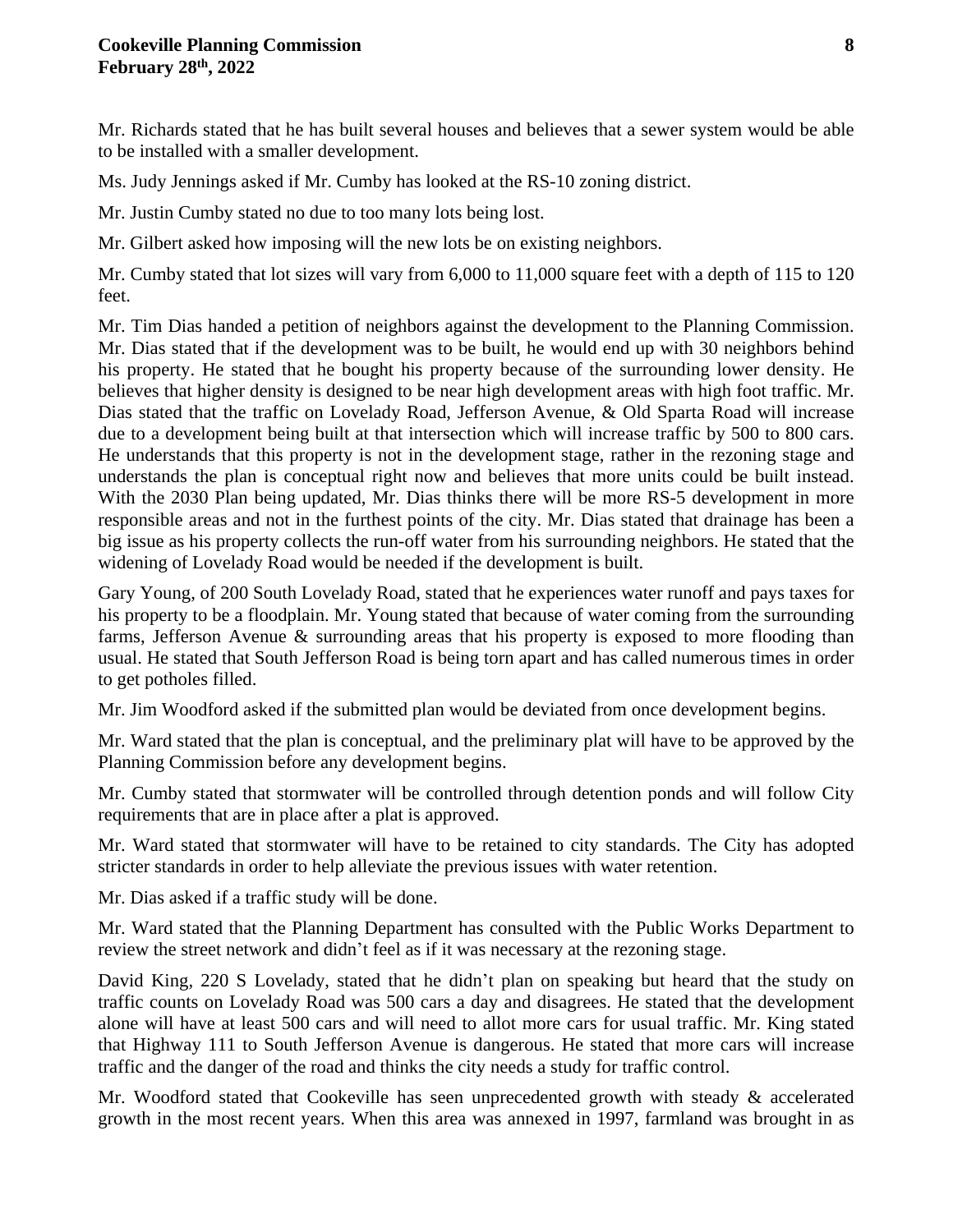RS-20 and other uses were grandfathered in. Mr. Woodford stated that the growth has caused many infrastructure issues. He stated that some housing areas are at capacity with utilities. The current property is RS-20 with 100 acres and with the housing shortage, the city needs to be proactive. He stated that "too many" people is subjective, but the commission needs to look at the request as objective. He believes that every part of city is seeing growth, not just this area. He stated that this vote is a recommendation and will go on to be considered by the City Council.

Mr. Ward stated that the Planning Department presented traffic counts and accident data to the Public Works Department, and it is not of concern at this point.

Brandy Irish, 5301 Hidden Driveway, stated that she was almost hit at least three times this week alone. She stated that only half of the houses in the newest development down the street have been built and has already increased traffic with high speeds. Ms. Irish would like to see enforcement in her area.

Eric Walker stated that he sympathizes with the neighbors on this request and stated that higher zoning levels make the price point today worth development. Mr. Walker stated that with sewer and other expenses, the cost of housing goes up so higher density helps bring the cost down. He stated that growth is coming and asked how we could manage growth. Mr. Walker stated from his perspective, RS-5 has constraints and if this development happened out in the county, it would still be developed. He stated that the benefits with RS-5 are more helpful than detrimental. He stated that the city must address concerns with traffic flow and street improvements.

Chad Gilbert made the motion to approve the request submitted by staff. Eric Walker seconded the motion. The votes on the motion are as follows: Jim Cobb – aye, Chad Gilbert – aye, Judy Jennings – no, Lauren Metts – aye, Jim Stafne – aye, Kay Starkweather – no, & Eric Walker – aye. **APPROVED.**

**CONSIDER FOR ACTION AMENDMENTS TO THE OFFICIAL STREET MAP. REQUEST SUBMITTED BY STAFF.** Jon Ward stated that amendments to the Official Street Map are necessary due to the construction of seven (7) new streets and abandonment of a portion of one (1) street since 2021. Approximately 3,534 linear feet or 0.67 miles of streets are proposed for addition to the Official Street Map and a small portion of a city street was closed. The purpose of the Official Street Map is to depict the streets for which the City of Cookeville is responsible for maintenance and to reflect the official names of these streets.

**Analysis:** The recommended amendments are included in your information packet. Raelyn Court, Village Loop, Oak Grove Drive, Brook Hill Drive, Southside Drive, and Cabot Lane were constructed as part of new subdivision developments. Bobby Nichols Drive was extended within new development. Approximately 95 feet of Joff Drive was closed and declared as surplus property and purchased by the adjoining property owner.

**Recommendation:** Approval of amendments to the Official Street Map.

Kay Starkweather made the motion to approve the request submitted by staff. Jim Stafne seconded the motion and the motion carried unanimously. **APPROVED.**

**CONSIDER FOR ACTION THE 2022 ANNUAL REPORT & PROGRAM DESIGN. REQUEST SUBMITTED BY STAFF.** Jon Ward stated that the Planning Department has completed the 2022 Annual Report and Program Design. The purpose of this report is to review the activities of 2021 and to outline proposed activities for 2022.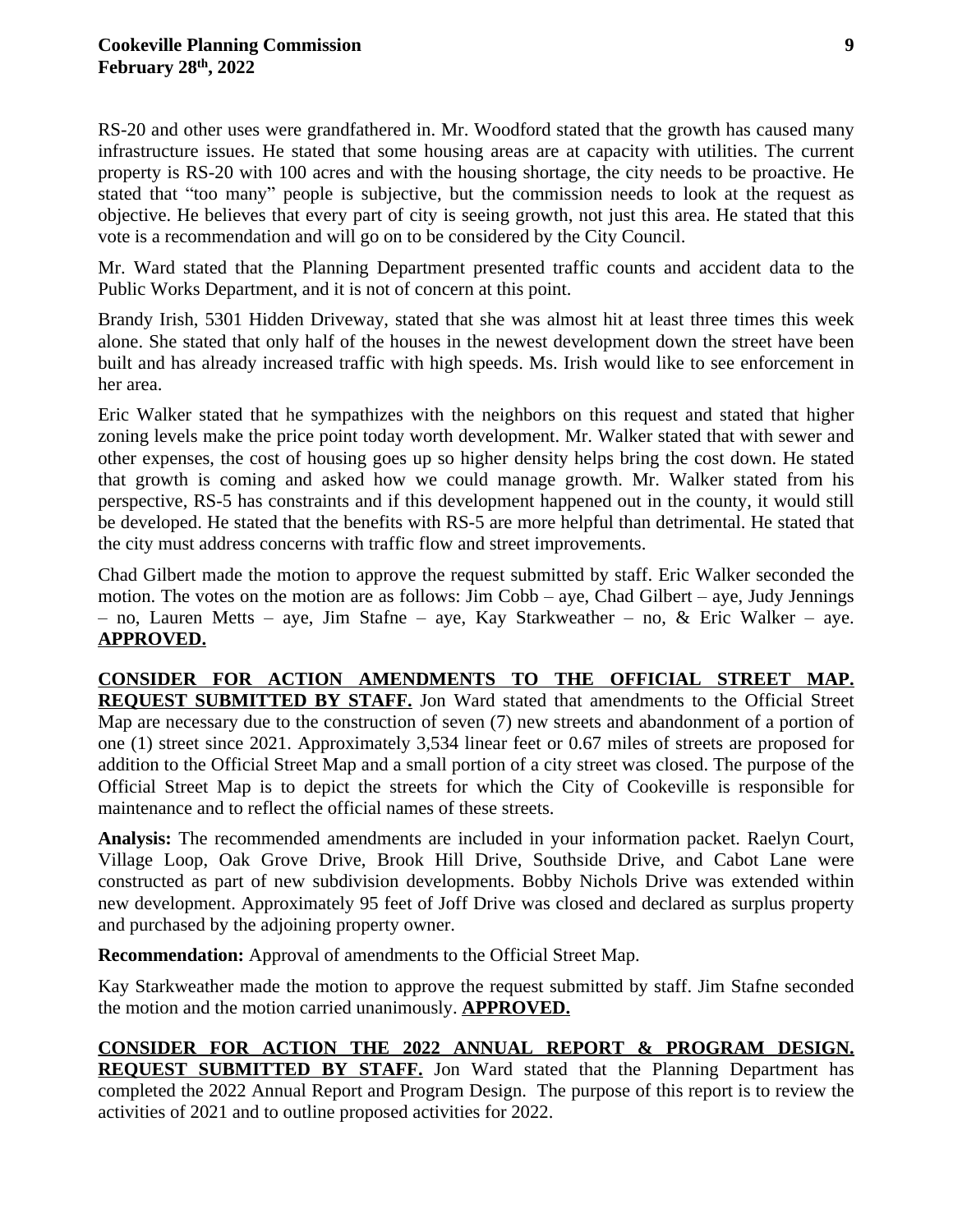**Analysis:** Some of the major tasks completed in 2021 included:

- Approved 51 plats, 15 final plats creating 150 lots (excluding minor plats approved by staff)
- Reviewed 35 site plans for various developments in the City
- Considered seven (7) rezoning requests, seven (7) approved
- Readopted and revised Cookeville Zoning Code Architectural Design Requirements
- Developed Subdivision Regulation amendment to require sidewalk installation for subdivisions along existing streets with access to public sewer that are located within 1,000 linear feet of an existing sidewalk
- Prepared CDBG Grant for sewer system improvements in the West End Area (Grant successfully awarded)
- Prepared TDOT Multimodal Grant for sidewalk improvements along East Spring Street (Grant successfully awarded)
- Continued to monitor and assist with TDOT projects including South Jefferson Avenue widening project.
- Continued work with UCHRA to replace and add new bus shelters for public transit routes
- Filled two (2) vacant positions for Planner and GIS Specialist

Some of the major work activities proposed for 2022 include:

- Continue work to update the Cookeville 2030 Plan
- Continue implementation of the Cookeville 2030 Plan
- Continue efforts to maintain and improve rating in FEMA's CRS Program
- Continue to assist with implementation of TDOT Multimodal Grants for installation of sidewalks (East Spring Street and North Willow Avenue/West 12<sup>th</sup> Street)
	- Prepare as necessary amendments to the Zoning Code
	- Continue communication with TDOT on expected transition to MPO
	- Continue to assist UCHRA with bus shelter project
	- Provide an analysis of current high-density single-family residential developments (townhomes, condominiums, and cluster developments); provide recommendations for any identified changes to the current standards

**Recommendation:** Approval of the 2022 Annual Report and Program Design.

Kay Starkweather made the motion to approve the request submitted by staff. Jim Stafne seconded the motion and the motion carried unanimously. **APPROVED.**

# **Study Items:**

- (1) Consider for study the rezoning of 14 & 18 Hunter Avenue and 684 Broad Street (Tax Map 053- A, Group G, Parcels 005.00, 006.00 & 007.00) from RS-10 (Single-Family Residential) to CL (Local Commercial)
- (2) Consider for study the rezoning of 50 Scott Avenue, 31 & 61 South Oak Avenue, one parcel located on Scott Avenue, one parcel located on Scott Avenue and two parcels located on West Spring Street (Tax Map 053-G, Group F, Parcels 006.00, 007.00, 007.05, 011.00, 011.01, 013.00 & 014.00) from CL (Local Commercial) to CBD (Central Business District). Request submitted by Aaron Bernhardt on behalf of Elizabeth Fournet.